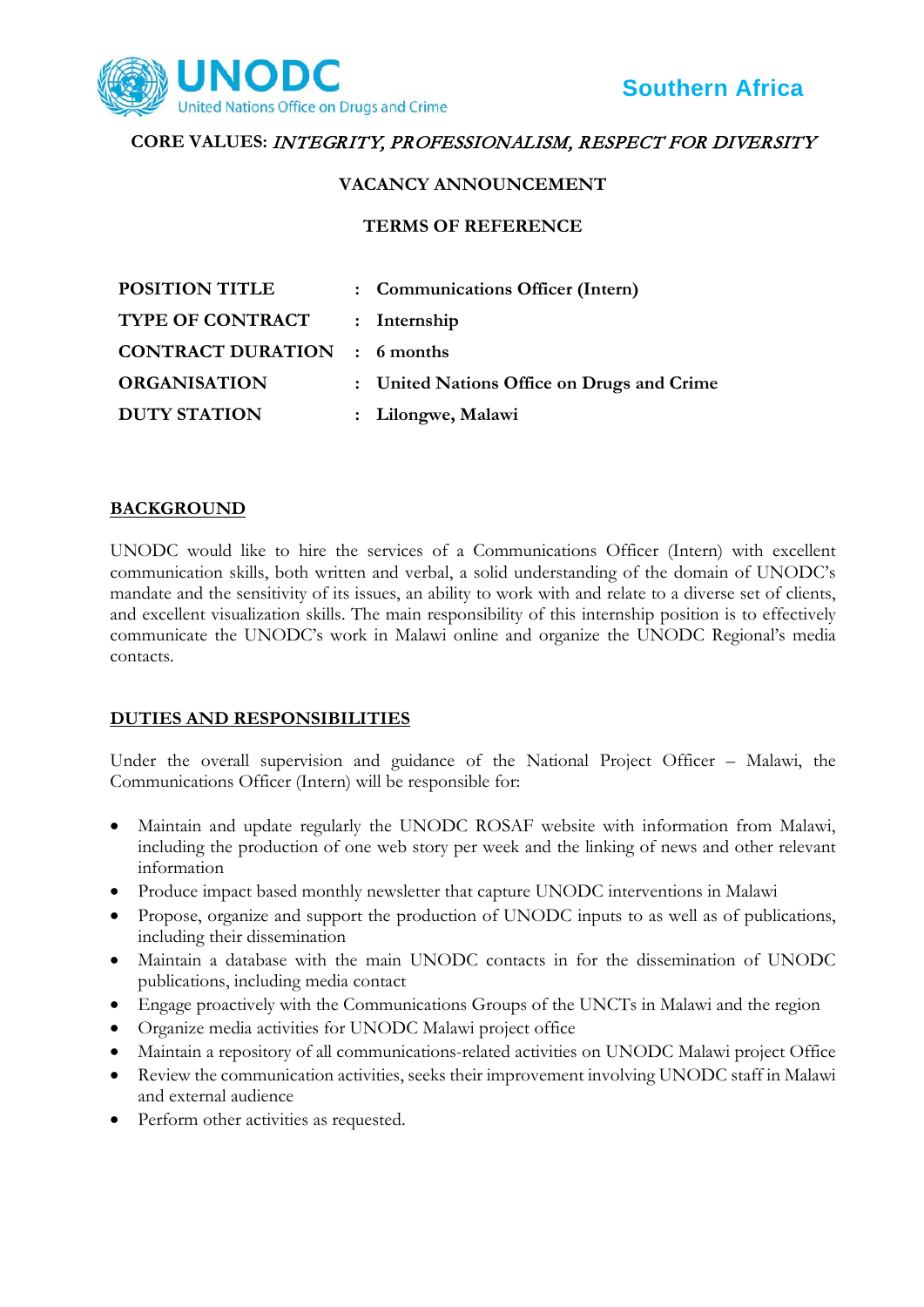## **COMPETENCIES**

- **Professionalism:** Shows pride in work and in achievements. Demonstrates professional competence and mastery of subject matter. Is conscientious and efficient in meeting commitments, observing deadlines and achieving results. Is motivated by professional rather than personal concerns. Shows persistence when faced with difficult problems or challenges. Remains calm in stressful situations.
- **Communication**: Speaks and writes clearly and effectively. Listens to others, correctly interprets messages from others and responds appropriately. Asks questions to clarify and exhibits interest in having two-way communication. Tailors language, tone, style and format to match audience. Demonstrates openness in sharing information and keeping people informed.
- **Teamwork**: Works collaboratively with colleagues to achieve organizational goals. Solicits input by genuinely valuing others' ideas and expertise; is willing to learn from others. Places team agenda before personal agenda. Supports and acts in accordance with final group decision, even when such decisions may not entirely reflect own position. Shares credit for team accomplishments and accepts joint responsibility for team shortcomings.
- **Planning & Organizing**: Develops clear goals that are consistent with agreed strategies. Identifies priority activities and assignments; adjusts priorities as required. Allocates appropriate amount of time and resources for completing work. Foresees risks and allows for contingencies when planning. Monitors and

## **EVALUATION CRITERIA/EXPERTISE SOUGHT (REQUIRED EDUCATIONAL BACKGROUND, YEARS OF RELEVANT WORK EXPERIENCE, OTHER SPECIAL SKILLS OR KNOWLEDGE REQUIRED):**

#### **Educational Qualifications**

- Master's Degree students and/or graduates in Communication, media, international development studies, international relations, social sciences, political science, law or other relevant fields/ Or
- Experience with other UN agencies, international organisations and/or non-governmental organisations and relevant professional experience or equivalent in a similar profile would be considered an asset.

#### **Experience and skills**

- Experience in writing and editing skills for the Web and on strategic and qualitative issues is required
- Proven writing and editing skills in English, with an ability to convey complex ideas in a clear and direct style is required
- Skilled at design, including website designing and online editing tools viz. flash, multimedia etc. is required
- Ability to make basic digital content web friendly viz. video capture, editing and streaming is desirable
- Excellent creative thinking and content development skills is an advantage
- Skilled at using Content Management Systems is an advantage
- Strong diplomatic and interpersonal skills
- Demonstrated client orientation
- Ability to work under stress and multiple tasks under tight deadlines